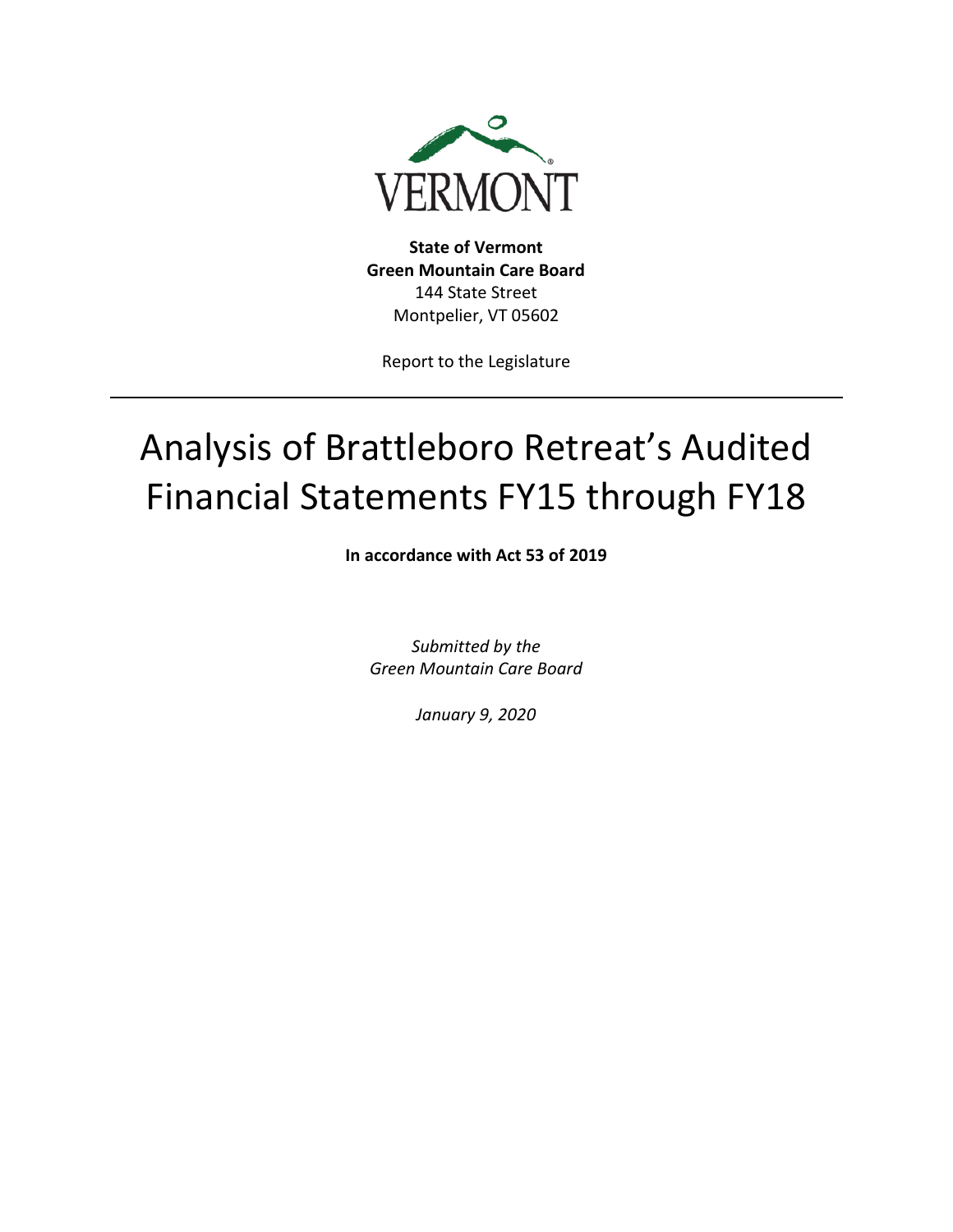## Contents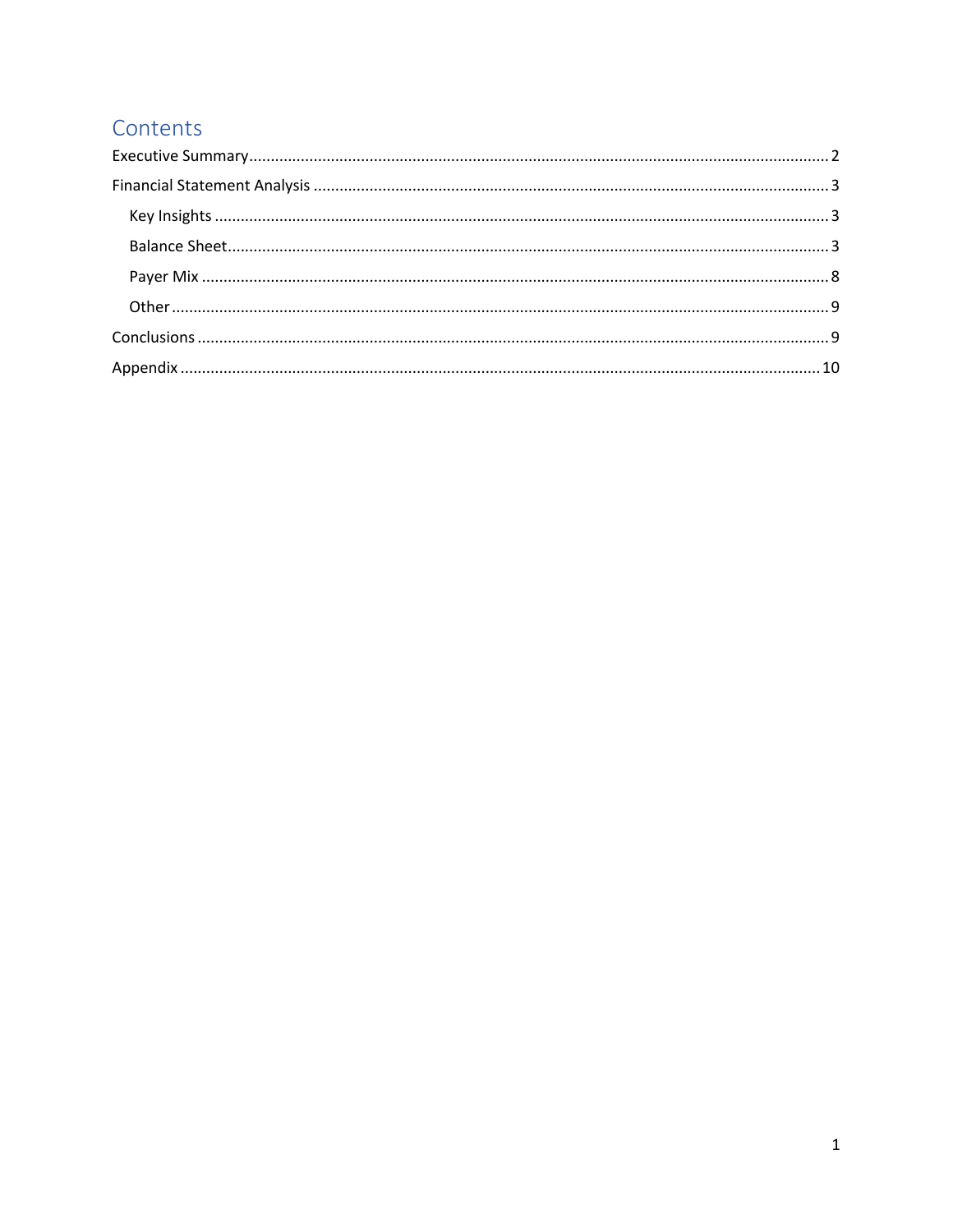## <span id="page-2-0"></span>Executive Summary

Last year, the Green Mountain Care Board (GMCB, The Board), was given additional duties by the Legislature in Act 53, *An Act Relating to Informed Health Care Financial Decision Making and the Consent Policy for the Vermont Health Information Exchange.* This legislation added to the Board's duties limited budget oversight of each psychiatric hospital in the state licensed pursuant to chapter 43 of Title 18. The Board's oversight of mental health facilities is limited to a significantly smaller process than the one the Board undertakes for the other 14 hospitals in the state per 18 V.S.A. § 9375(b)(7), § 9372, and § 9456, allowing for a review of financial statements, but not the setting of financial targets or commercial rates.

Per Act 53 Board staff analyzed the most recent available three years of audited financials from the Brattleboro Retreat in order to assess its financial condition. The goal of this draft is to document this analysis. This is an *initial* draft of the analysis and we are hopeful it will provide you with more data as you discuss the future of the Retreat. As it relates to the Board's implementation of Act 53, we are open to feedback on next steps regarding our limited oversight of psychiatric hospitals, and how we may continue to support a comprehensive view of Vermont's system of care.

In summary, this analysis suggests that the Brattleboro Retreat is facing significant financial challenges that without redirection could lead to insolvency. The data used in this analysis span from FY 2015 through FY 2018<sup>1</sup>, and its limited scope may not reflect the Retreat's current financial situation. Some key metrics explained in this report that help provide context to the Retreat's financial health include:

- Balance Sheet (FY 2018)
	- $\circ$  Net Assets: \$24.5 million (\$5.3 million restricted for 12 new psych beds, funded by the state)
	- o Days Receivable: 45
	- o Days Cash on Hand: 40
	- o Current Ratio: 1.89:1
	- o Debt Service Coverage Ratio: 1.63:1
	- o Allowance for Uncollectable Accounts as % of Total A/R: 39%
	- o Age of Plant: 20.35 years
- Income Statement (FY 2018)
	- o Total Revenues: \$72.7 million
	- o Total Expense: \$74.0 million
	- o Operating Margin: -1.69%
	- o Provider tax expense has doubled since FY 2015
- Payer mix (FY 2018)
	- o Medicaid: 37%
	- o Medicare: 28%
	- o Commercial: 27%
	- o Other third party (Out of pocket, other state/federal funds): 7%

<sup>1</sup> Brattleboro Retreat operates on a December 31 fiscal year.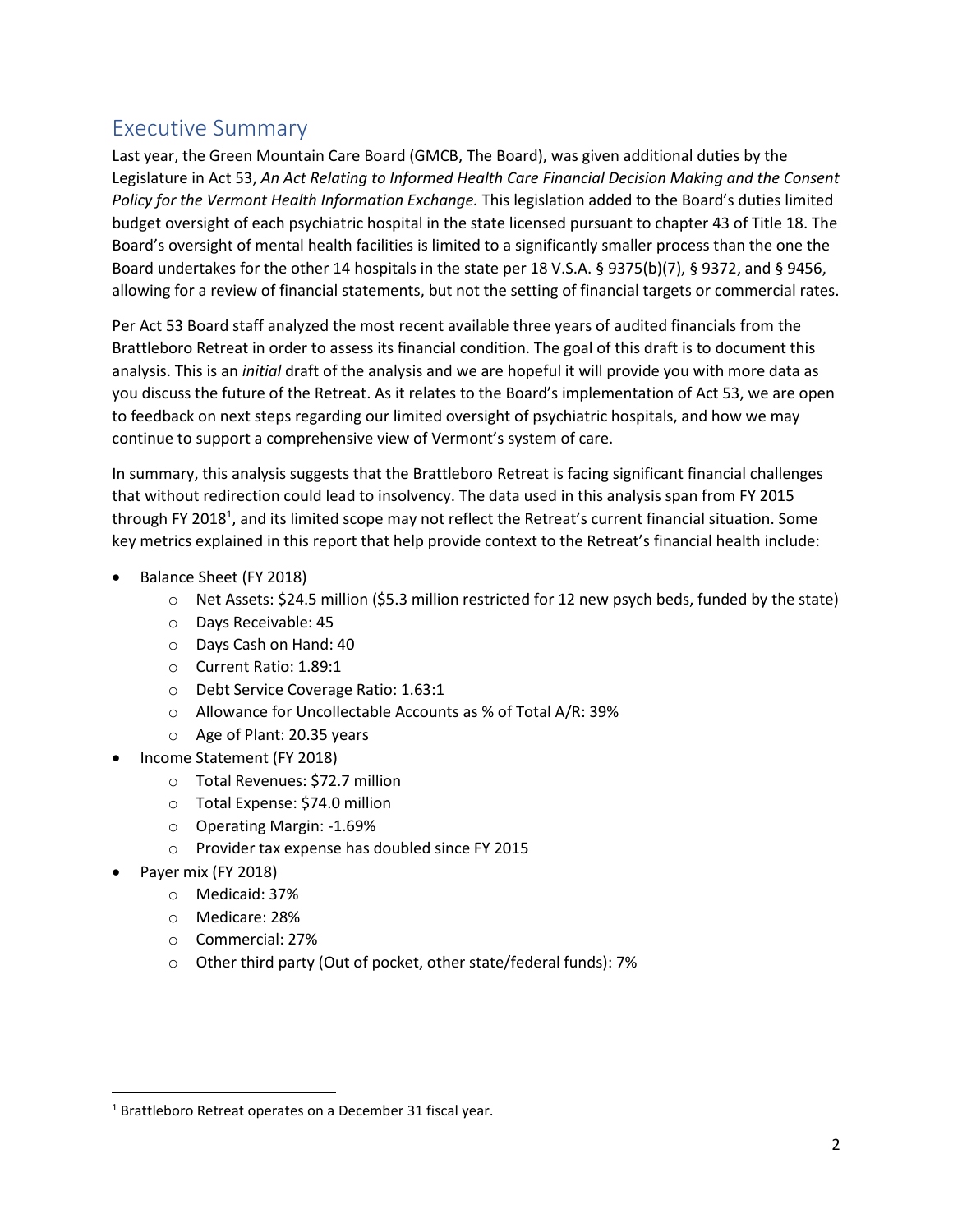

## <span id="page-3-0"></span>Financial Statement Analysis

#### <span id="page-3-1"></span>Key Insights

- 1. The organization's operating expenses are outpacing its operating revenues resulting in sizable financial losses that are not being subsidized by non-operating income. Reserves are being utilized to cover the losses, resulting in a financially weakened organization.
- 2. The net amount of accounts receivable that the organization intends to collect is in decline, as uncollectible account allowances are growing at an unsustainable rate. As of FY 2018, the allowance for uncollectible accounts consist of 39% of gross accounts receivable, up from 17% as of FY 2015.
- 3. Age of plant now exceeds 20 years, which suggests that capital improvements to this facility are likely required in the near future to accommodate state and federal regulatory requirements.

#### <span id="page-3-2"></span>Balance Sheet

Total assets as of FY 2018 are in excess of \$48.3 million, with year-over-year growth from FY 2017 in the amount of 8.7%. The Retreat cites that this asset growth is driven by the construction of new statefunded psychiatric beds. The compound annual growth rate (CAGR) of current assets from FY 2015 through FY 2018 is 4.9%. Current assets consist of cash, net accounts receivable (A/R) due from third party payors, and prepaid expenses. Cash balances have been declining at a rate of 13.5% since FY 2015. Net A/R balances (excluding the allowance for doubtful accounts) have remained relatively stagnant over the period and reflect a CAGR of 1.3% from FY 2015 to FY 2018.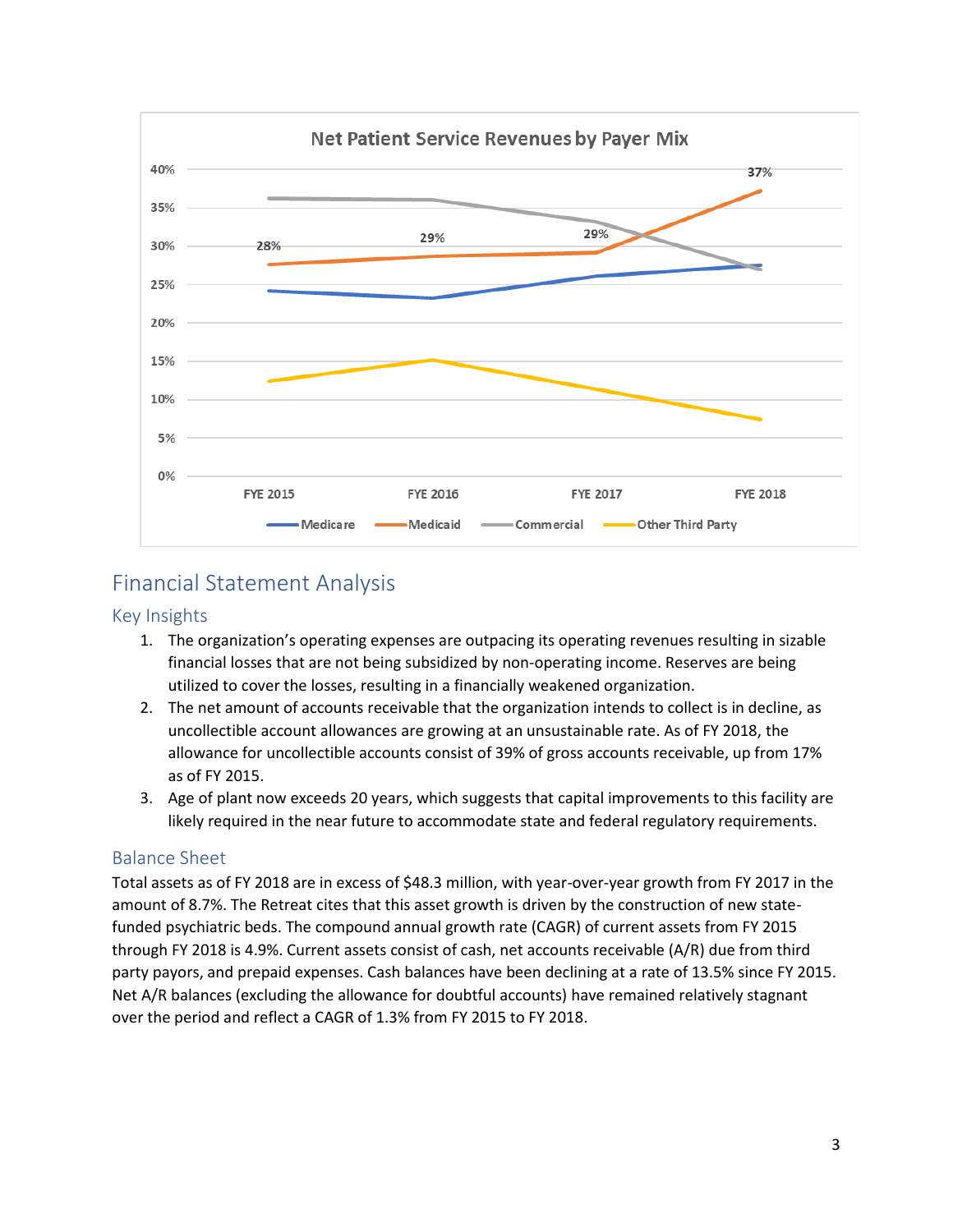| <b>Accounts Receivable Financial Mix</b> |                |                |                |                |  |  |  |  |  |  |  |
|------------------------------------------|----------------|----------------|----------------|----------------|--|--|--|--|--|--|--|
| <b>Payer</b>                             | <b>FY 2015</b> | <b>FY 2016</b> | <b>FY 2017</b> | <b>FY 2018</b> |  |  |  |  |  |  |  |
| Medicare                                 | 16%            | 18%            | 23%            | 16%            |  |  |  |  |  |  |  |
| Medicaid                                 | 62%            | 59%            | 49%            | 53%            |  |  |  |  |  |  |  |
| <b>BCBS</b>                              | 7%             | 7%             | 9%             | 11%            |  |  |  |  |  |  |  |
| <b>Other Third Party</b>                 | 12%            | 14%            | 17%            | 17%            |  |  |  |  |  |  |  |
| Patients (Self-Pay)                      | 3%             | 2%             | 2%             | 3%             |  |  |  |  |  |  |  |
| <b>Total</b>                             | 100%           | 100%           | 100%           | 100%           |  |  |  |  |  |  |  |

The allowance for doubtful (uncollectible) accounts has grown 47.35% from FY 2015 to FY 2018, now totaling \$7.2 million and representing 39% of A/R.



The FY 2016 audit explains that the Retreat outsourced A/R functions which caused delays in claims processing. This is not unusual and is reflected on the FY 2016 balance sheet in terms of a year-over-year growth in A/R balances of 38%. While outsourcing is usually done to streamline billing and collections processes and ultimately improve cash flow, subsequent years' audits note that management has continued to evaluate and restructure the revenue cycle which has caused further delays and the identification of additional uncollectible accounts. Although A/R days have fallen from 64 days in FY 2016, down to 45 days in FY 2018, there are still questions around the key drivers and the relationship with the growth of the allowance for uncollectable accounts.

Board designated assets have declined at a CAGR of 9.7%. This is likely due to the operational losses incurred by the Retreat over the past several years and the need for the Board of Directors to release funds to cover operating costs. Offsetting this decline is the rise of assets with donor restriction. Annual growth in donor-restricted funding is approximately 131%, and the State of Vermont's investment in building additional psychiatric beds at the facility.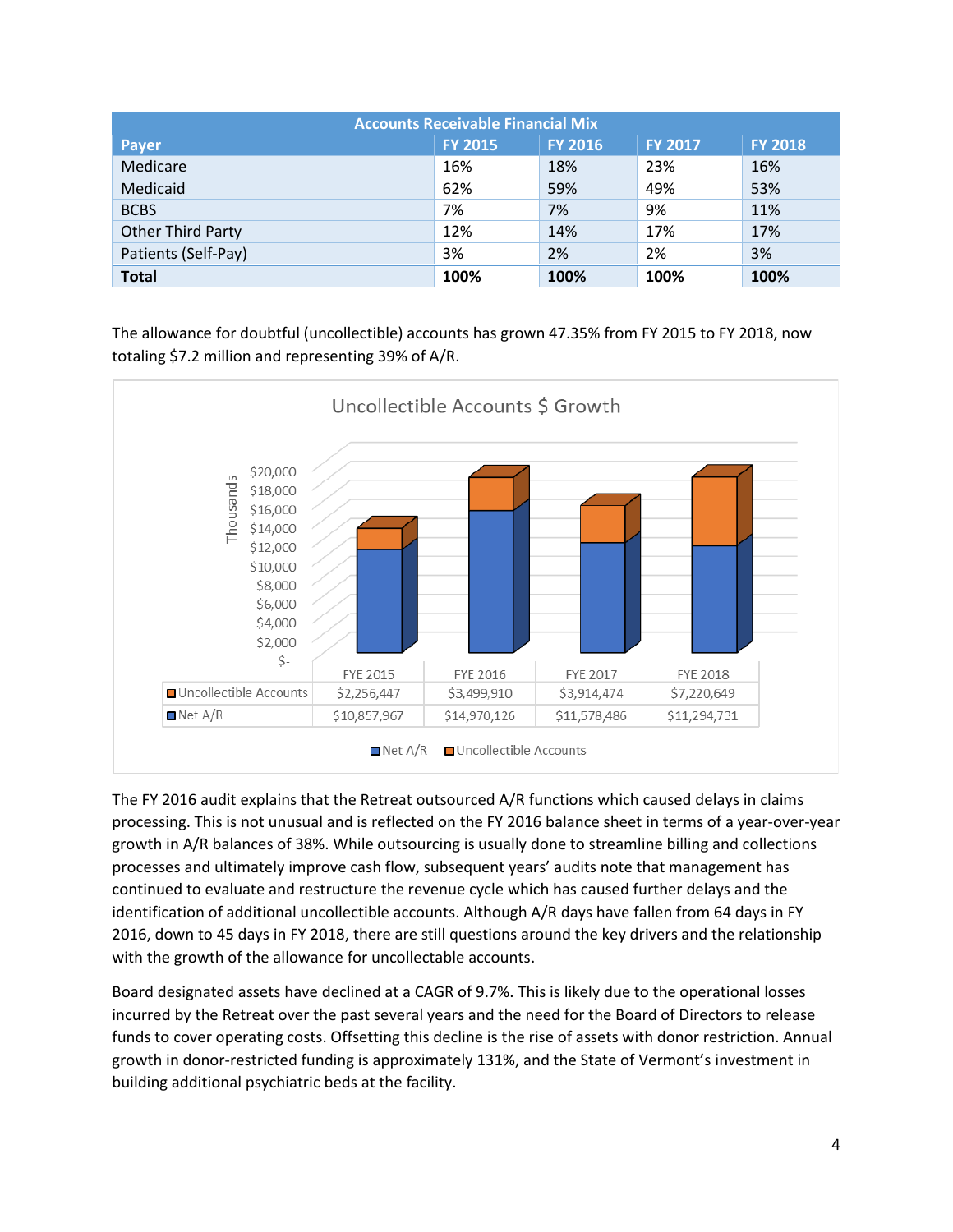The Retreat's largest asset is the value of the property, plant and equipment (net of depreciation), totaling \$18.2 million in FY 2018. Net values have declined at a rate of 4.9% per year and the average age of plant as of FY 2018 is in excess of 20 years. Taken together this suggests that the Retreat's infrastructure is aging, and without necessary capital improvements, it may soon fail to keep pace with regulatory needs of state and federal governments.

In FY 2018, liabilities of the Retreat totaled \$23.78 million, with a CAGR since FY 2015 of 1% due to several offsetting factors, discussed below. Annual growth in current liabilities (what The Retreat needs to pay within 1 year) has been approximately 7.4% since FY 2015, representing roughly 50% of total liabilities.

From FY 2017 to FY 2018, a line item labeled 'Bank Overdraft' has been reduced by 67%, although it appears to be offset by a line of credit (LOC), reflecting a balance of \$447.2 thousand in FY 2018. This LOC has a maximum draw limit (total exposure) of \$3.25 million. That maximum limit is reduced by a Letter of Credit which is collateralized against the LOC in the amount of \$984.6 thousand and used to secure the Retreat's self-insured worker's compensation claims. Combined, the current LOC balance and the collateral security of the letter of credit reduces the available amount of the LOC as of FY 2018 to \$1.81 million. It is not uncommon that when an organization is experiencing sustained financial strain (such as the Retreat in FY 2018), for the lending institution to take measures to protect themselves from risk in the form of restricting access to the full borrowing capacity of the LOC. It is likely, that even though the LOC has a remaining accessible balance of \$1.81 million, the lending institution may be restricting full or partial access to the remaining amount.

Current Portion of Long-Term Debt (CPLTD) has grown at a rate of 2.4% per year largely due to a variable rate note that is set to be paid at the end of FY 2019. If the note is paid off and closed in 2019 the \$59 thousand per month, plus interest, in cash flow that would normally be freed up, is going to go towards making principal reductions to the balance of the Revenue Bond obligation. Although details are not available regarding the accounts payable (A/P) and accrued expenses line item, this single liability, has grown by more than 22% per year and as of FY 2018 is greater than \$5 million. Because this line item is the largest of the current liabilities, it has been the driver of total current liabilities. Although a year-end balance sheet is a snapshot in time, and therefore, susceptible to the relationship between business operations and timing, the annual growth does indicate that the amounts owed by the Retreat have grown over time and therefore are driving up related liabilities.

Accrued Salaries and Related Amounts, (the second largest current liability) which usually contain salaries carried over from prior periods, accumulated values for paid time off, etc. has declined at a rate of 2% annually. Finally, Other Current Liabilities have declined by 48% year-over-year from FY 2017 to FY 2018.

Long term liabilities (obligations due over 1 year) are heavily weighted in the form of Long-Term Debt (LTD). LTD values have declined at an annual rate of 5.2% due primarily to the principal reduction on the variable rate note mentioned above, which is due to be paid in full at the conclusion of the 2019 fiscal year. The balance of LTD values, however, pertain to a fixed-rate Revenue Bond. This obligation, with a balance of \$11.25 million, has been on an interest-only repayment structure during the period under analysis. No principal reductions have occurred during that time. Principal reductions are set to begin in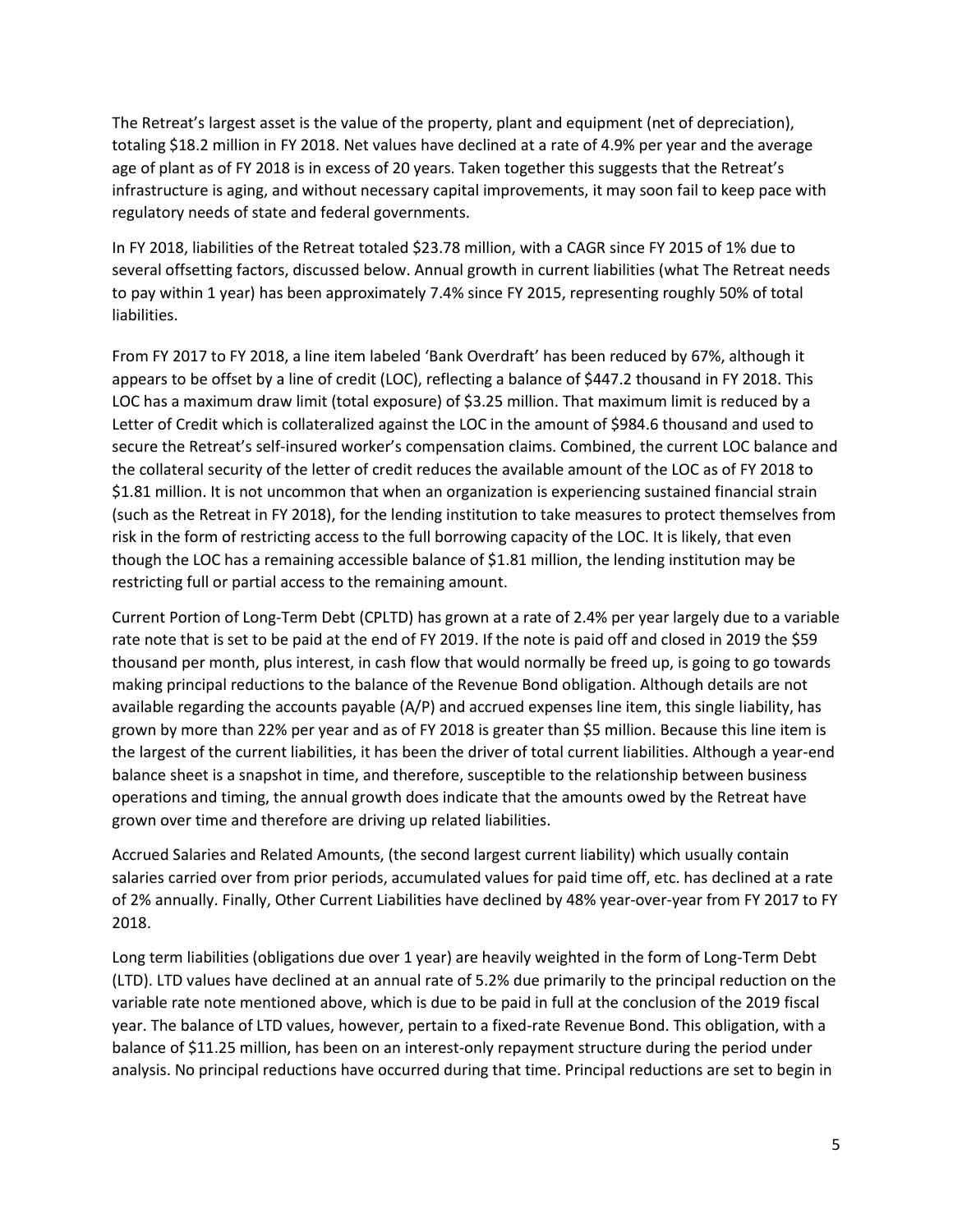December 2019. When those required reductions begin, annual LTD is set to increase on the following timeline.

| <b>Scheduled Principal Payments on LTD: As of 12/31/2018</b> |              |  |  |  |  |  |  |  |  |  |  |
|--------------------------------------------------------------|--------------|--|--|--|--|--|--|--|--|--|--|
| 2019 (Incl. in Curr. Liab.)                                  | \$684,500    |  |  |  |  |  |  |  |  |  |  |
| 2020                                                         | \$795,551    |  |  |  |  |  |  |  |  |  |  |
| 2021                                                         | \$824,915    |  |  |  |  |  |  |  |  |  |  |
| 2022                                                         | \$855,363    |  |  |  |  |  |  |  |  |  |  |
| 2023                                                         | \$886,934    |  |  |  |  |  |  |  |  |  |  |
| Thereafter                                                   | \$7,882,237  |  |  |  |  |  |  |  |  |  |  |
| <b>Total LTD</b>                                             | \$11,929,500 |  |  |  |  |  |  |  |  |  |  |

Finally, remaining long-term liabilities consist of deferred compensation (retirement) obligations less, current portion, with total \$600 thousand as of FY 2018 and 'other long-term liabilities, in the amount of \$350 thousand, which were reclassified in FY 2017.

Net Asset total \$24.5 million, with a CAGR of 2.3%, representing funds 'with donor restriction' and 'without donor restriction'. This distinction is important because by considering these funding sources together, the investment by the State of Vermont in the construction of additional psychiatric beds may mask the real decrease in funds 'without donor restriction', which has declined 6.3% annually, and now totals \$18.4 million. The Retreat subsidizes operational losses, utilizing its remaining reserves to fill the cash void created by those losses.

Also, on the balance sheet is the Retreat's 50% ownership stake in Vermont Collaborative Care (VCC). From FY 2015 through FY 2018, the Retreat took a \$32 thousand loss on this investment and saw no capital surplus distributions.

#### *Income Statement*



The Brattleboro Retreat has not reported a positive operating margin since FY 2015 and has amassed cumulative net operating losses totaling \$4.7 million.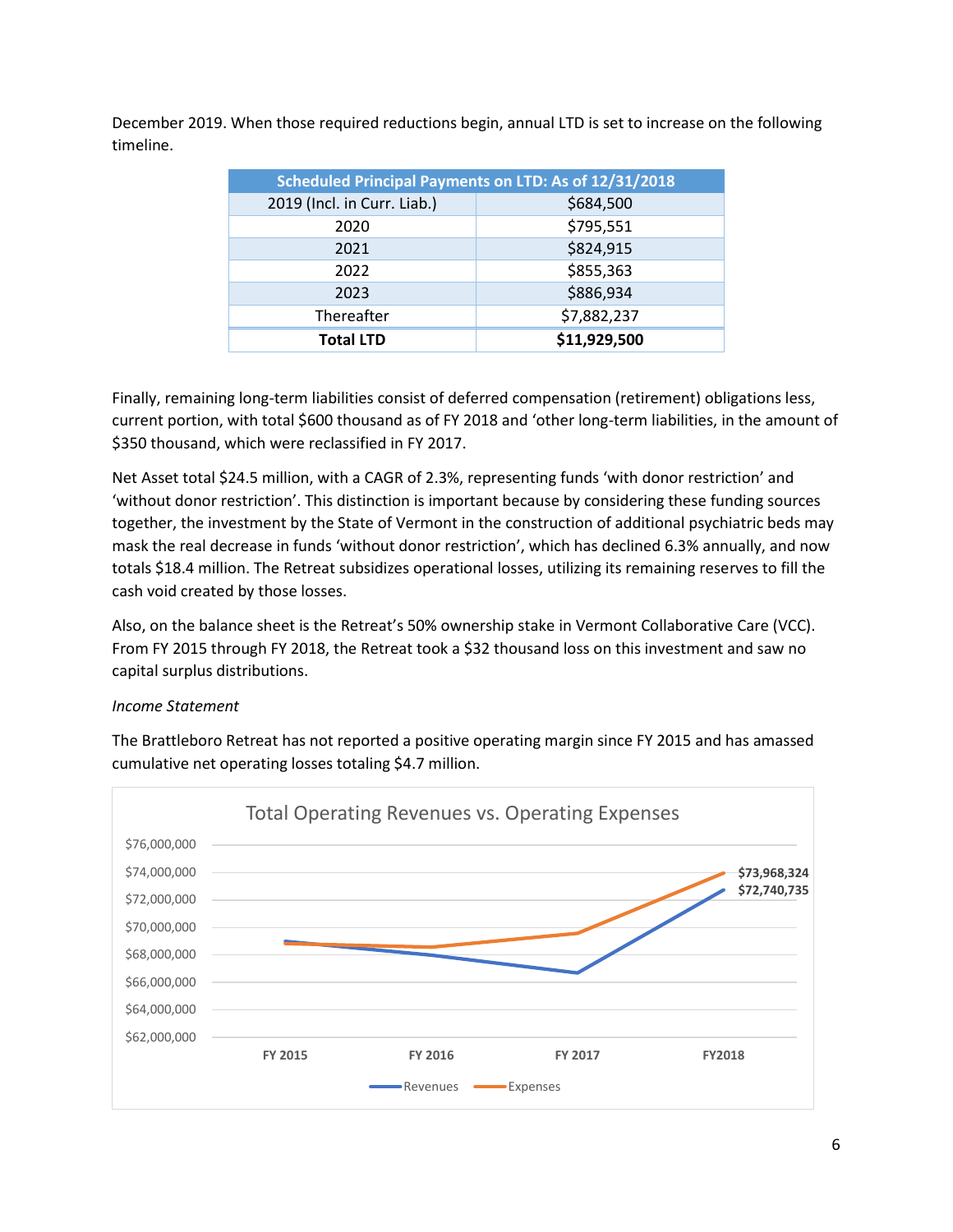Patient service revenues net of contractual allowances and discounts has grown at an annual rate of 2.9%, offset by a provision for bad debts, which are growing at a rate of 68.2% per year, rising from \$610 thousand in FY 2015, up to \$2.9 million in FY 2018. The impact of bad debt growth means Net Patient Revenues have grown about 1.8% per year. As of FY 2018, NPR totaled nearly \$68.5 million. When funds (other operating revenue) from other revenues and assets released from restriction are factored in, the annual rate of overall operating revenue growth remains at 1.8%. As of FY 2018, total operating revenues surpassed \$72.7 million, compared to \$68.9 million in FY 2015.

Total operating expenses of the Retreat have grown at an annual rate of 2.4%, outpacing annual operating revenue growth by roughly 0.60%. As of FY 2018, the Retreat spent roughly \$202.5 thousand per day during the year. The audit notes that the Retreat had 40 days of cash on hand at the end of FY 2018, meaning that the Retreat could remain operational, relying on its most liquid assets, for 40 days without any additional revenues.

While salaries have remained relatively stagnant, employee benefits are growing at an annual rate of 5.1% per year. From FY 2017 to FY 2018 employee benefits grew 19.1%, rising to nearly \$11 million. Despite the relative stagnation of salaries expense and substantial growth of benefits expense, salaries and benefits combined as a percentage of total operating expenses have declined from 72% as of FY 2015, to 68% as of FY 2018.

Purchased services expenses, which are likely costs associated with traveling personnel, has increased at a rate of 13.8% annually. As of FY 2018, purchased services expense totaled nearly \$10.4 million, up from \$7 million in FY 2015. In FY 2018, purchased services accounts for 14% of operating expenses whereas that figure was only 10% in FY 2015.

The Healthcare Improvement (Provider) Tax that the Retreat pays to the State of Vermont has grown at an annual rate of 27%, rising from \$1.18 million in FY 2015, to \$2.42 million in FY 2018. The tax peaked at \$2.5 million in FY 2017. The Tax now accounts for 3.3% of totaling operating expenses, whereas in FY 2015, it accounted for 1.7%.

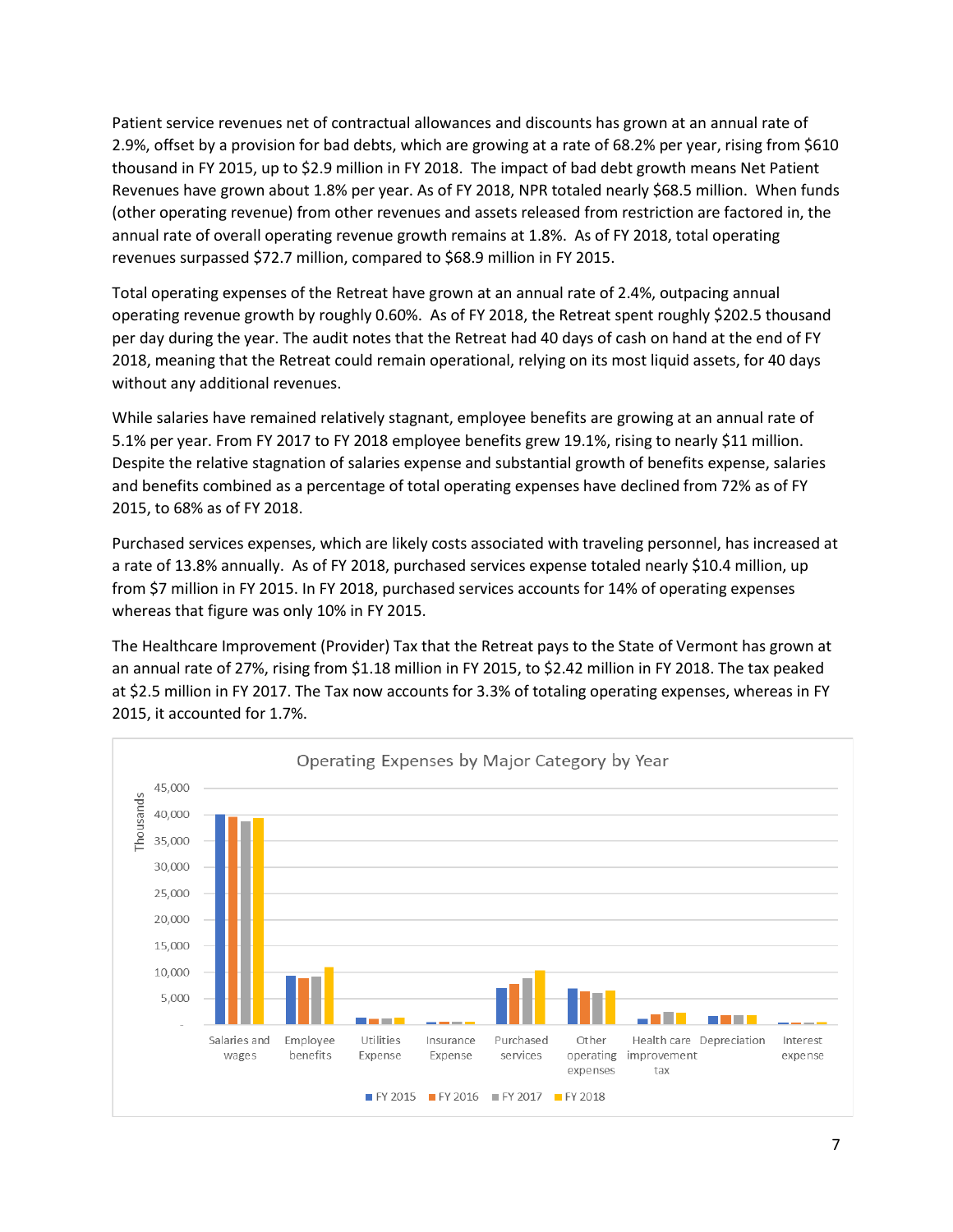Interest expense associated with the Retreat's borrowing obligations has grown at a rate of 6.5% and in FY 2018 was greater than \$480 thousand. However, by FY 2019, the Retreat is on pace to pay off a variable rate note with a final year principal balance of \$684.5 thousand. Retiring this debt would make available roughly \$59 thousand per month plus interest, if the Retreat does not refinance the remaining debt or take on additional debt. However, as mentioned above, the Retreat intends to begin making principal reductions to its revenue bond on or about the same time as the variable note is paid in full. As stated above, the Retreat has endured a sustained period of operating losses. Losses on operating margin reached a new low in FY 2017 at -4.33%. FY 2018 demonstrated a slight uptick in operating margin, closing at -1.69%.

Non-operating revenues consisting of investment income, realized gains and losses on sale of investments and other non-operating income have declined at an annual rate of nearly 14.3% and have risen and fallen year-over-year with little consistency. Likewise changes in net unrealized gains and losses has had a similar impact; declining at an annual rate of roughly 9.3% and not producing any consistent impact on the bottom-line.

Overall, the total (excess) margins of the Retreat mirror trends in the operating margin, with FY 2015 being the last time margins were positive, reaching a new low in FY 2017 of -3.82%, and rebounding slightly again to -1.57% in FY 2018.

#### <span id="page-8-0"></span>Payer Mix

This payer mix analysis is from the data received for the Vermont health care expenditure analysis<sup>2</sup>. These data suggest that the proportion of net patient revenue that is paid my commercial payers is decreasing while the proportion of Medicaid is increasing and is now the largest payer.



<sup>2</sup> <https://gmcboard.vermont.gov/publications/expenditure>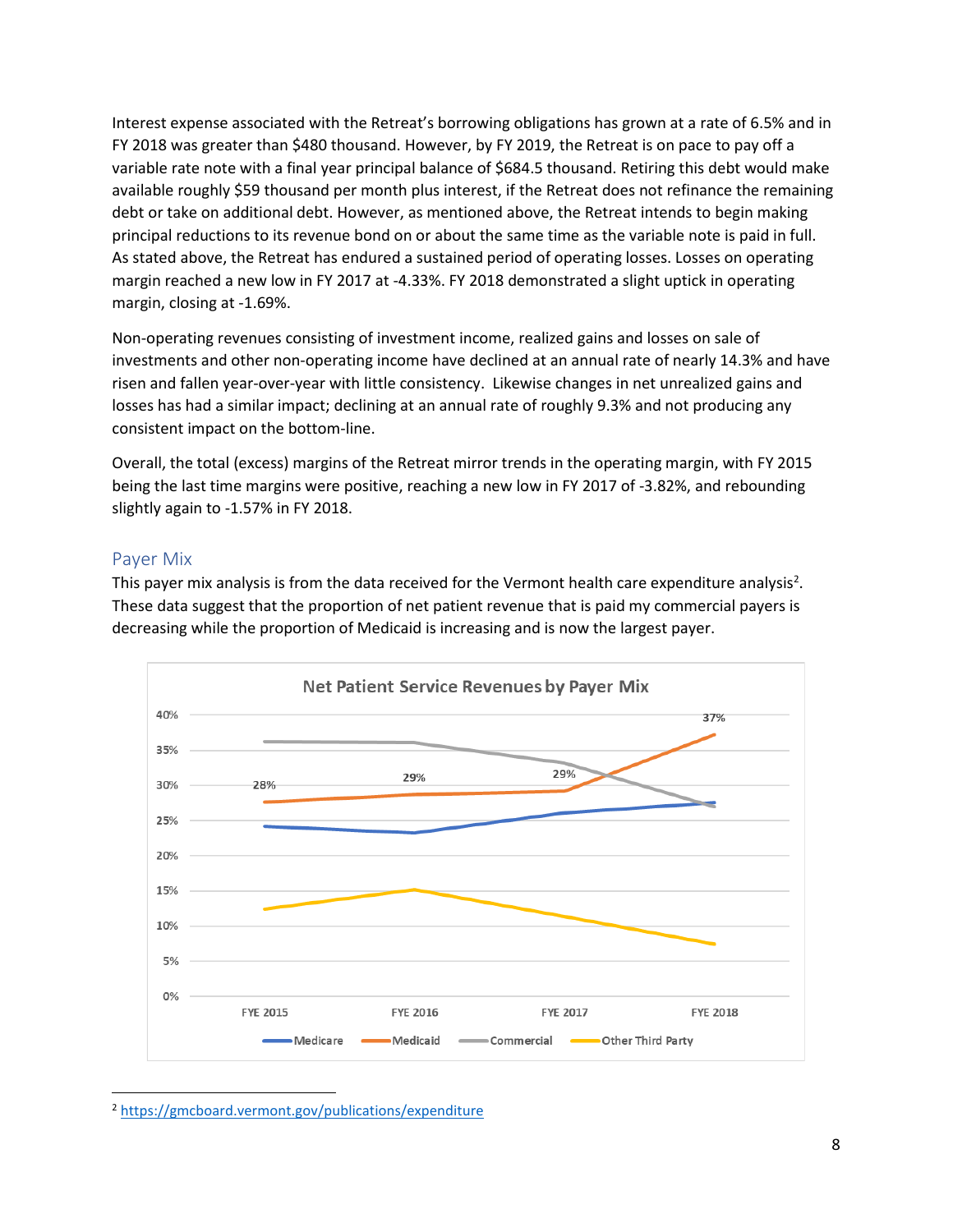#### <span id="page-9-0"></span>**Other**

Staff have not yet completed an analysis of the Retreat's cash flow statement but recognize a need to do so and will document findings once complete.

### <span id="page-9-1"></span>**Conclusions**

It is clear from the above analysis that the Retreat has been under sustained financial duress with cumulative net operating losses since FY 2015 totaling \$4.7 million. Although FY 2018 was an improvement over prior year, one year does not make a trend. Additionally, FY 2018's losses were still in excess of \$1 million and non-operating revenues offer little in the way of offsetting operating losses. These types of losses are not sustainable from an operating perspective. Even if losses are cut 50% per year for the foreseeable future, it will be difficult for the Retreat to maintain operations. If the FY 2019 financial outlook is on par with FY 2018's operational losses, the Retreat may need to seek alternative solutions to remain in operation.

Sustained losses on the scale reported above, drain an organization's liquidity, forcing the entity to access reserve funds, which weaken its balance sheet position, and/or the entity is required to rely more heavily on access to borrowed liquid capital such as Lines of Credit (LOC) which come at a cost in interest expense. With liquidity becoming scarce, the entity is placed in a precarious financial position to deal with unforeseen events that may require a substantial cash outlay.

Sustained losses also threaten current and future lending potential. The auditor's notes recorded that in FY 2017, the Retreat was in violation of a covenant as it relates to its long-term debt obligations and had to receive a waiver from the lending institution. Although we do not know the specifics of the noted financial covenants, most lenders will use some measure of an entity's capacity to service the outstanding debts. Our calculations show that in FY 2017 the Retreat's capacity to service the Current Portion of Long-Term Debt fell to -0.85:1. Most lending institutions require a 1.20-1.40:1 debt service coverage ratio (DSCR), meaning the entity can service the annual debt obligations with operational cash flow at a 1:1 ratio with some additional cash flow left over as a cushion. Although the Retreat was complying as of FYE2018, and had a DSCR of 1.66:1, continued losses on the same scale as FY 2017 and FY 2018 make future borrowing and corresponding compliance with covenants more susceptible to violations. If violations begin to occur with greater frequency, lending institutions will reassess the extent of their lending risk tolerance with an entity, which will result in a refinance/restructure, potentially, making the cost of borrowing more expensive to cover the heightened risk, or calling the loan altogether.

Furthermore, with the average age of plant in excess of 20 years and sustained losses of this nature, the entity does not have the capacity to build up reserves to make necessary capital improvements. The entity is eventually going to have to make capital improvements for operational, regulatory and patient safety purposes. In the near-term it is likely that they are deferring maintenance and will continue to face rising costs to maintain an aging infrastructure, making the eventual capital improvements even more expensive.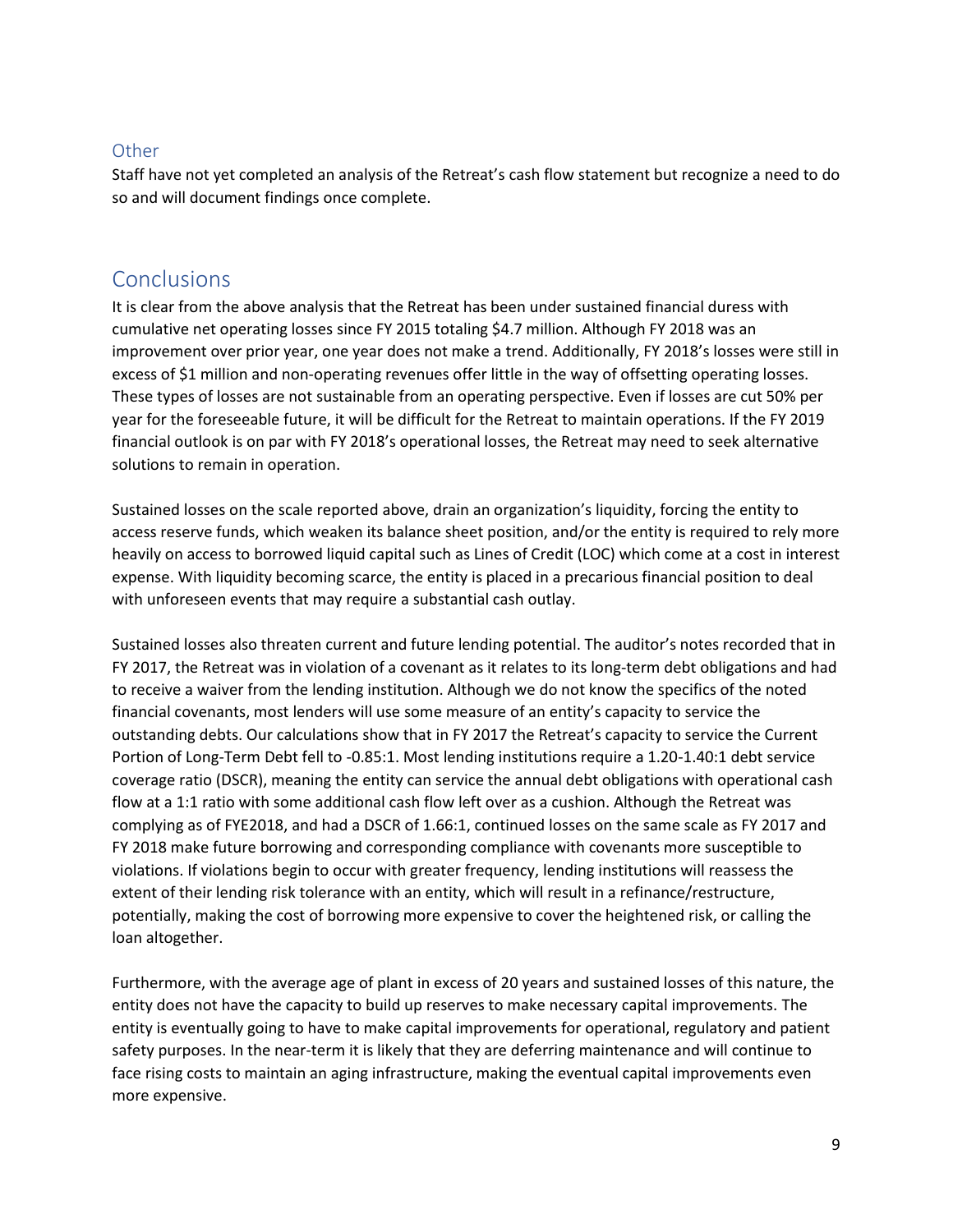## <span id="page-10-0"></span>Appendix

| <b>Statement of Operations:</b>                                   | <b>Income Statement</b> |                 |                    |            |                                      |            |                  |           |  |
|-------------------------------------------------------------------|-------------------------|-----------------|--------------------|------------|--------------------------------------|------------|------------------|-----------|--|
|                                                                   |                         | YOY FY          |                    | YOY FY     |                                      | YOY FY     |                  |           |  |
|                                                                   | <b>FYE 2015</b>         | 2016 to FY      | <b>FYE 2016</b>    | 2017 to FY | <b>FYE 2017</b>                      | 2018 to FY | <b>FYE 2018</b>  | 4-year    |  |
|                                                                   |                         | 2015            |                    | 2016       |                                      | 2017       |                  | CAGR      |  |
| Unrestricted revenues, gains, and other support:                  |                         |                 |                    |            |                                      |            |                  |           |  |
| Patient service revenue (net of contractual allowances            |                         |                 |                    |            |                                      |            |                  |           |  |
| and discounts)                                                    | Ś<br>65.606.630         | 1.2%            | \$<br>66,409,710   | $-2.9%$    | \$<br>64,506,574                     | 10.7%      | \$<br>71,378,674 | 2.9%      |  |
| Less: Provision for bad debts                                     | 610,027                 | 257.6%          | 2,181,717          | $-13.7%$   | 1,883,890                            | 54.0%      | 2,901,269        | 68.2%     |  |
| Net patient service revenue                                       | 64,996,603              | $-1.2%$         | 64,227,993         | $-2.5%$    | 62,622,684                           | 9.3%       | 68,477,405       | 1.8%      |  |
| Other revenues                                                    | 3,898,360               | $-7.9%$         | 3,589,965          | 4.6%       | 3,755,836                            | 0.1%       | 3,759,803        | $-1.2%$   |  |
| Net assets released from restrictions for operations              | 95,668                  | 73.1%           | 165,570            | 90.4%      | 315,223                              | 59.7%      | 503,527          | 73.9%     |  |
| Total unrestricted revenues, gains and other support              | 68.990.631              | $-1.5%$         | 67,983,528         | $-1.9%$    | 66.693.743                           | 9.1%       | 72,740,735       | 1.8%      |  |
| <b>Expenses:</b>                                                  |                         |                 |                    |            |                                      |            |                  |           |  |
| Salaries and wages                                                | 40,122,947              | $-1.5%$         | 39,532,671         | $-2.2%$    | 38,660,732                           | 1.6%       | 39,291,870       | $-0.7%$   |  |
| <b>Employee benefits</b>                                          | 9,418,257               | $-5.7%$         | 8,880,657          | 3.4%       | 9,181,149                            | 19.1%      | 10,937,587       | 5.1%      |  |
| <b>Utilities Expense</b>                                          | 1,376,225               | $-15.9%$        | 1,157,302          | 4.8%       | 1,212,406                            | 13.5%      | 1,376,265        | 0.0%      |  |
| Insurance Expense                                                 | 553,229                 | 12.7%           | 623,227            | 5.8%       | 659,342                              | 4.5%       | 689,231          | 7.6%      |  |
| Purchased services                                                | 7,040,647               | 10.0%           | 7,747,409          | 15.4%      | 8,941,659                            | 16.1%      | 10,380,131       | 13.8%     |  |
| Other operating expenses                                          | 6,990,323               | $-8.7%$         | 6,381,635          | $-4.3%$    | 6,104,782                            | 6.8%       | 6,517,870        | $-2.3%$   |  |
| Health care improvement tax                                       | 1,186,431               | 67.4%           | 1,986,457          | 26.1%      | 2,503,996                            | $-3.0%$    | 2,428,670        | 27.0%     |  |
| Depreciation                                                      | 1,763,978               | 3.5%            | 1,824,905          | 3.1%       | 1,881,397                            | $-0.8%$    | 1,865,863        | 1.9%      |  |
| Interest expense                                                  | 373,698                 | 17.7%           | 439,883            | $-1.1%$    | 435,132                              | 10.5%      | 480,837          | 8.8%      |  |
| <b>Total Expenses</b>                                             | 68,825,735              | $-0.4%$         | 68,574,146         | 1.5%       | 69,580,595                           | 6.3%       | 73,968,324       | 2.4%      |  |
| (Loss) Income from operations                                     | 164,896                 | $-458.2%$       | (590, 618)         | 388.8%     | (2,886,852)                          | $-57.5%$   | (1, 227, 589)    | $-295%$   |  |
| Other Income (losses):                                            |                         |                 |                    |            |                                      |            |                  |           |  |
| Investment income                                                 | 304,937                 | $-11.0%$        | 271,481            | $-27.9%$   | 195,842                              | 5.7%       | 206.964          | $-12%$    |  |
| Net realized losses on the sales of investments                   | (85,964)                | 143.6%          | (209, 392)         | $-71.1%$   | (60, 521)                            | $-20.7%$   | (48,010)         | $-18%$    |  |
| Loss on early extinguishment of LTD                               | (184,006)               | $-100.0%$       |                    |            | 104,032                              | $-130.9%$  | (32, 195)        | $-44%$    |  |
| Other non-operating income                                        | 166,508                 | $-68.6%$        | 52,217             | $-100.0%$  | $\overline{\phantom{a}}$             |            |                  | $-100%$   |  |
| Total other income                                                | 201,475                 | $-43.3%$        | 114,306            | 109.4%     | 239,353                              | $-47.0%$   | 126,759          | $-14.3%$  |  |
| (Deficiency) excess of revenues, gains, and other                 |                         |                 |                    |            |                                      |            |                  |           |  |
| support over expenses and losses                                  | 366,371                 | $-230.0\%$      | (476, 312)         | 455.8%     | (2,647,499)                          | $-58.4%$   | (1, 100, 830)    | $-244.3%$ |  |
| Change in net unrealized gains on investments                     | (123,057)               | $-261.5%$       | 198,789            | $-94.9%$   | 10,140                               | $-1004.6%$ | (91, 723)        | $-9.3%$   |  |
| Net asset released from restriction for property and<br>equipment |                         |                 | 2,556              | 3303.3%    | 86,988                               | $-44.5%$   | 48,266           | 100.0%    |  |
| (Decrease) increase in unrestricted net assets                    | \$                      | 243.314 -213.0% | (274, 967)<br>- \$ | 827.5%     | $(2,550,371)$ -55.1%<br>$\mathsf{s}$ |            | (1, 144, 287)    | $-268%$   |  |